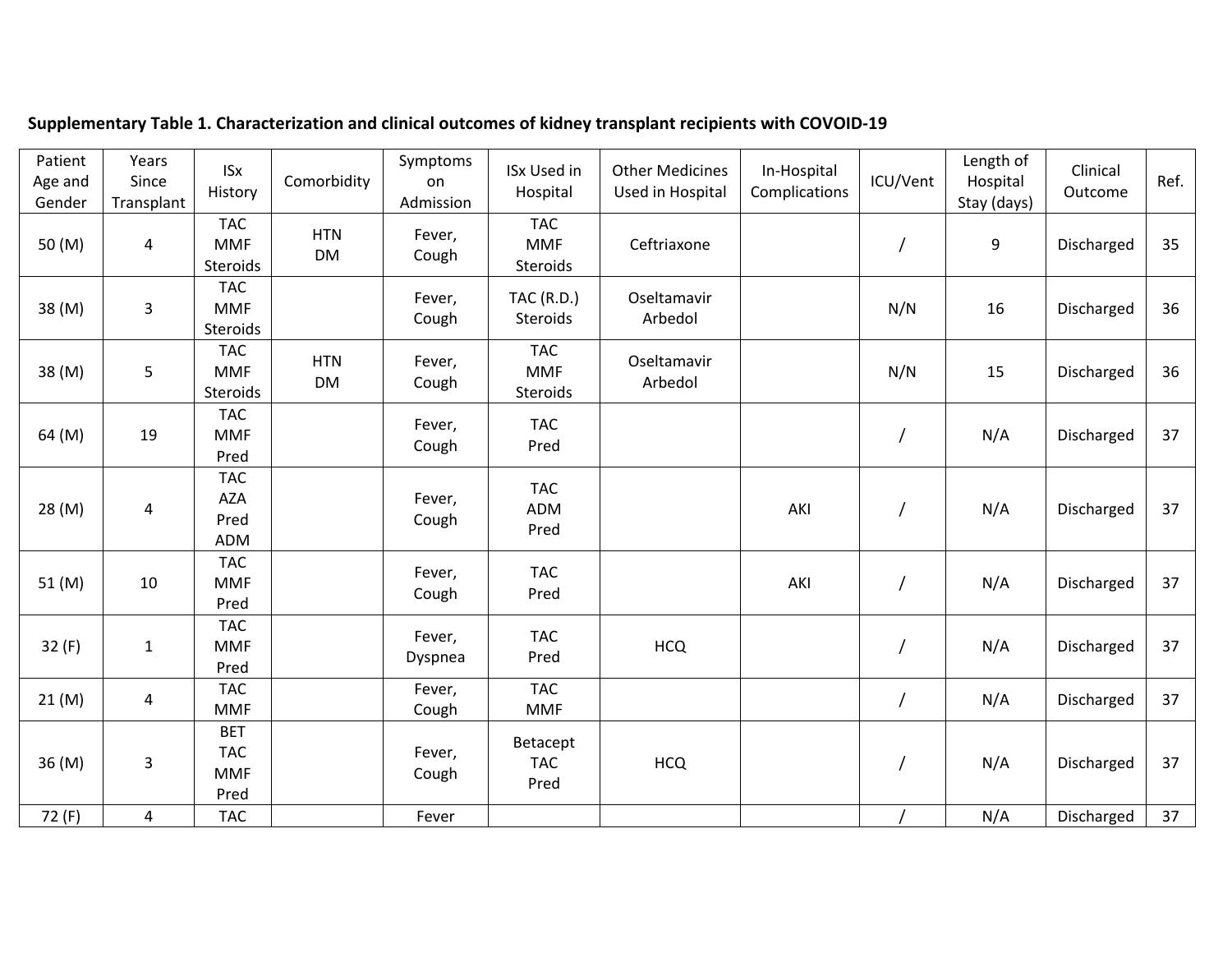|        |                | <b>MMF</b>                       |                                                     | Cough,                      |                                  |                                                                            |             |                |     |            |    |
|--------|----------------|----------------------------------|-----------------------------------------------------|-----------------------------|----------------------------------|----------------------------------------------------------------------------|-------------|----------------|-----|------------|----|
|        |                |                                  |                                                     | Dyspnea                     |                                  |                                                                            |             |                |     |            |    |
| 76 (M) | 11             | <b>TAC</b><br><b>LEF</b>         |                                                     | Fever,<br>Cough             | <b>TAC</b>                       | <b>HCQ</b>                                                                 |             | $\overline{1}$ | N/A | Discharged | 37 |
| 54 (M) | 20             | <b>TAC</b><br><b>MMF</b>         | <b>HTN</b><br><b>DM</b>                             | Fever,<br>Cough             | <b>TAC (R.D.)</b><br>Pred        | <b>HCQ</b><br>AZ<br>Ceftriaxone<br>Chloroquine                             |             | /N             | 13  | Discharged | 38 |
| 61 (M) | 15             | Cysp<br>Steroid                  | CKD3A<br><b>MZL</b><br>PE<br>Parkinson<br><b>NB</b> | Fever                       | Steroid                          | <b>HCQ</b><br>AZ<br>Tocilizumab<br><b>IVIG</b><br>Meropenem                | Pseudomonas | /N             | 22  | Discharged | 39 |
| 29 (M) | 4              | Cysp<br><b>MMF</b><br>Pred       |                                                     | Fever                       | Cysp<br><b>MMF</b><br>Pred       | Lopinavir<br>Ritonavir<br>Moxifloxacin<br><b>Bactrim</b><br>Gamma Globulin |             |                | 12  | Discharged | 40 |
| 32 (M) | 5              | <b>TAC</b><br><b>MMF</b><br>Pred | <b>HTN</b><br>Pericarditis                          | Fever,<br>Cough,<br>Dyspnea | <b>TAC</b><br><b>MMF</b><br>Pred | <b>HCQ</b><br>Oseltamavir<br>Ceftaroline                                   |             |                | 11  | Discharged | 41 |
| 52 (M) | 14             | <b>TAC</b><br><b>MMF</b><br>Pred |                                                     | Fever,<br>Cough             |                                  | <b>IVIG</b><br>Biapenem<br>Pantoprazole                                    |             | $\overline{1}$ | 14  | Discharged | 42 |
| 36(F)  | 25             | <b>TAC</b><br>Pred               | <b>SLS</b>                                          | Cough                       | Pred                             | Lopinavir<br>Ritonavir<br>Darunavir<br>Cobicistat<br>Ceftriaxone           |             |                |     | Discharged | 43 |
| 49 (M) | 9              | <b>TAC</b><br><b>MMF</b><br>Pred | CGN                                                 | Fever,<br>Cough,<br>Dyspnea | Pred                             | Ribavirin<br>Umifenovir<br>Moxifloxacin                                    |             | Y/N            | 18  | Discharged | 44 |
| 58 (M) | $\overline{3}$ | <b>BET</b><br><b>MMF</b>         | <b>TC</b><br><b>RVT</b>                             | Fever,<br>Cough             | Pred<br>Cysp                     |                                                                            |             |                | 18  | Discharged | 45 |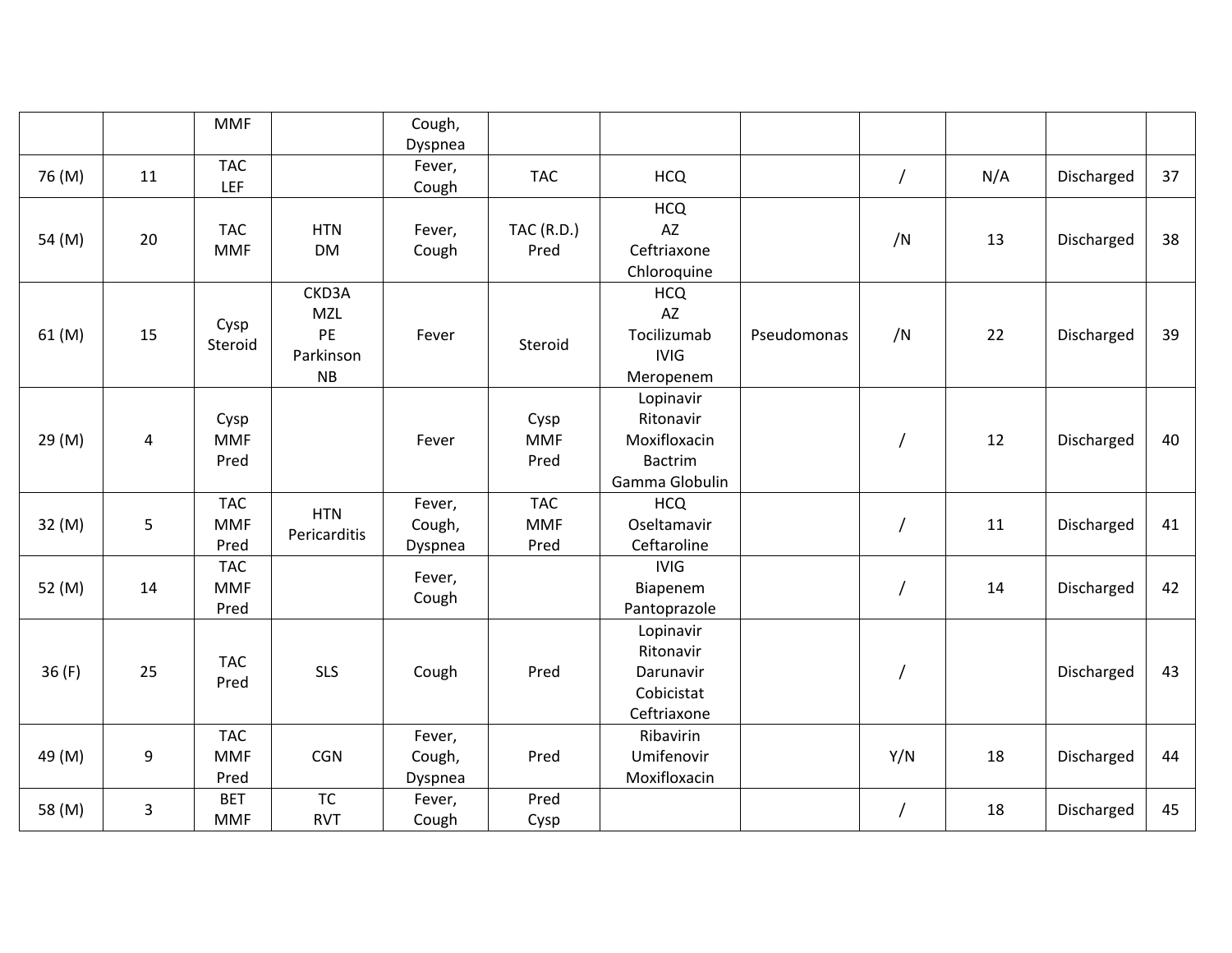|        |                | Pred                                           | CAD                            | Dyspnea                     |                                        |                                                                   |                                   |    |     |            |    |
|--------|----------------|------------------------------------------------|--------------------------------|-----------------------------|----------------------------------------|-------------------------------------------------------------------|-----------------------------------|----|-----|------------|----|
| 50 (M) | $\pmb{0}$      | <b>TAC</b><br><b>MMF</b><br>Pred<br><b>EVE</b> | <b>HTN</b><br><b>DM</b><br>CAD | Cough                       | <b>TAC</b><br><b>MMF</b><br><b>EVE</b> |                                                                   |                                   |    | N/A | Discharged | 46 |
| 37 (M) | $\overline{7}$ | <b>TAC</b><br><b>MMF</b><br>Pred               | <b>HTN</b><br><b>DM</b>        | Fever,<br>Cough             | <b>TAC</b><br>Pred                     | <b>HCQ</b><br>AZ                                                  |                                   |    | N/A | Discharged | 46 |
| 63(F)  | 9              | <b>TAC</b><br><b>MMF</b>                       | <b>HTN</b>                     | Fever,<br>Cough             | <b>TAC</b>                             | <b>HCQ</b><br>AZ<br>Ceftriaxone                                   | Enterococcus<br>Urine             | /N | N/A | Discharged | 46 |
| 30(F)  | 4              | <b>TAC</b><br><b>MMF</b><br>Pred               | <b>HTN</b><br><b>DM</b>        | Cough                       | <b>TAC</b><br>Pred                     | <b>HCQ</b><br>AZ<br>Ceftriaxone                                   | Klebsiella<br>urine<br>Pneumoniae | /N | N/A | Discharged | 46 |
| 80 (M) | 14             | <b>TAC</b><br><b>MMF</b>                       | <b>HTN</b><br><b>DM</b><br>CAD | Fever,<br>Cough             |                                        | Ceftriaxone<br>Vancomycin                                         |                                   | /Y | N/A | Discharged | 46 |
| 45 (M) | 3              | <b>TAC</b><br><b>MMF</b><br>Pred               | <b>HTN</b><br>DM               | Fever,<br>Cough             | <b>TAC</b><br>Pred                     | <b>HCQ</b><br>AZ<br>Ceftriaxone                                   |                                   | /N | N/A | Discharged | 46 |
| 68 (M) | 17             | <b>TAC</b><br><b>MMF</b><br>Pred               | <b>HTN</b><br><b>DM</b>        | Cough,<br>Dyspnea           | <b>TAC</b><br>Pred                     | <b>HCQ</b><br>AZ<br>Ceftriaxone<br>Vancomycin<br>Piperacillin/tac |                                   | /N | N/A | Discharged | 46 |
| 24 (M) |                | <b>TAC</b><br><b>MMF</b><br>Pred               |                                | Fever,<br>Cough             | <b>TAC</b><br><b>MMF</b><br>Pred       | Antivirals                                                        |                                   |    | 16  | Discharged | 47 |
| 55 (M) |                | <b>TAC</b><br><b>MMF</b><br>Pred               | AF<br>CHD<br><b>CHF</b>        | Cough,<br>Dyspnea           | <b>TAC (R.D.)</b><br>Pred              | Antivirals<br><b>IVIG</b>                                         |                                   | /Y | 43  | Discharged | 47 |
| 29 (M) |                | <b>TAC</b><br><b>MMF</b><br>Pred               |                                | Fever,<br>Cough,<br>Dyspnea | <b>TAC</b><br>Pred                     |                                                                   |                                   | Τ  | 30  | Discharged | 47 |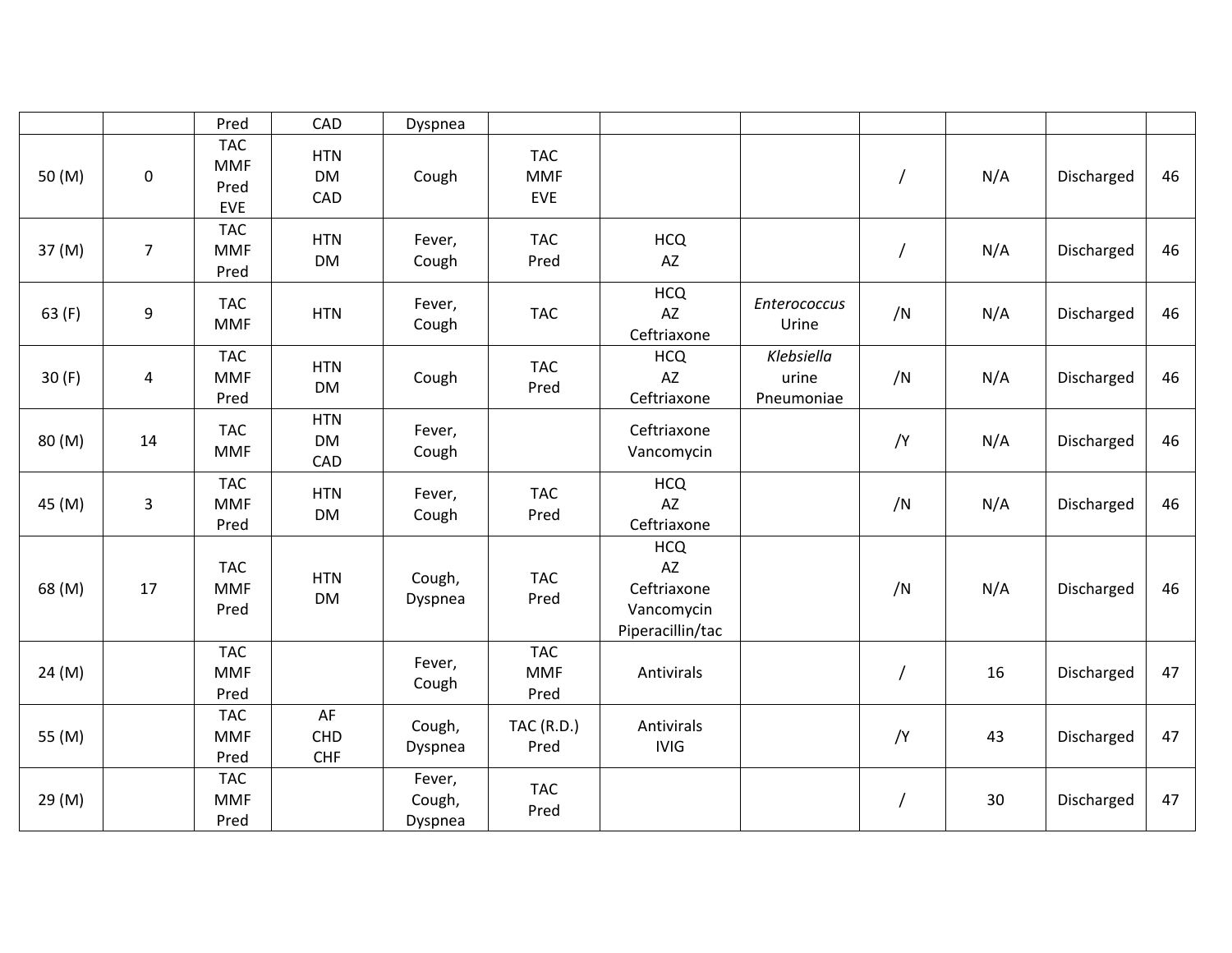| 30 (M) |           | <b>TAC</b><br><b>MMF</b><br>Pred | <b>HTN</b>                                   | Fever,<br>Cough,<br>Dyspnea | Pred                             | <b>IVIG</b>                                                                           |                | 16           | Discharged | 47 |
|--------|-----------|----------------------------------|----------------------------------------------|-----------------------------|----------------------------------|---------------------------------------------------------------------------------------|----------------|--------------|------------|----|
| 50 (M) |           | <b>TAC</b><br><b>MMF</b><br>Pred | <b>HTN</b>                                   | Fever,<br>Cough,<br>Dyspnea | <b>TAC (R.D.)</b><br>Pred        | Antivirals<br><b>IVIG</b>                                                             |                | 26           | Discharged | 47 |
| 52 (M) |           | <b>TAC</b><br><b>MMF</b><br>Pred | <b>HTN</b><br>CAD                            | Fever,<br>Cough,<br>Dyspnea | <b>TAC (R.D.)</b><br>Pred        | Antiviral<br><b>IVIG</b>                                                              |                | 13           | Discharged | 47 |
| 49 (M) |           | <b>TAC</b><br><b>MMF</b>         |                                              | Fever,<br>Cough,<br>Dyspnea | <b>TAC (R.D.)</b><br>Pred        | Antiviral                                                                             |                | 25           | Discharged | 47 |
| 37(F)  |           | <b>TAC</b><br><b>MMF</b><br>Pred | <b>HTN</b>                                   | Fever,<br>Cough,<br>Dyspnea | <b>TAC (R.D.)</b><br>Pred        | Antiviral<br><b>IVIG</b>                                                              | $\overline{1}$ | 21           | Discharged | 47 |
| 35 (M) | 6         | EVE<br>Pred                      |                                              | Fever,<br>Cough             | Pred<br>Cysp                     | Chloroquine<br>Liponavir/Ritona<br>vir<br>Loop diuretics<br>Cefuroxime<br>Ceftriaxone | Y/Y            | 15           | Discharged | 48 |
| 28(F)  | $\pmb{0}$ | <b>TAC</b><br><b>MMF</b><br>Pred | <b>TTMC</b>                                  | Fever                       | <b>TAC</b><br><b>MMF</b><br>Pred | Oseltamavir<br>AZ                                                                     | N/N            | $\mathbf{1}$ | Discharged | 49 |
| 80 (M) | 4         | <b>TAC</b><br><b>MMF</b><br>Pred | <b>HTN</b><br><b>DM</b><br><b>NRP</b><br>PAD | Cough,<br>Dyspnea           | <b>TAC (R.D.)</b><br>Pred        | <b>HCQ</b><br>Liponavir<br>Ritonavir                                                  |                | 21           | Discharged | 26 |
| 76 (M) | 15        | Rap<br><b>MMF</b><br>Pred        | IgA NRP<br><b>HTN</b>                        | Fever                       | Rap<br>Pred                      | <b>HCQ</b>                                                                            |                | 10           | Discharged | 26 |
| 48 (M) | 21        | <b>AZA</b><br>Pred               | <b>HTN</b>                                   |                             | AZA<br>Pred                      |                                                                                       |                | N/A          | Discharged | 50 |
| 54 (M) | 6         | <b>TAC</b>                       | Hemolytic                                    |                             | <b>TAC</b>                       |                                                                                       |                | N/A          | Discharged | 50 |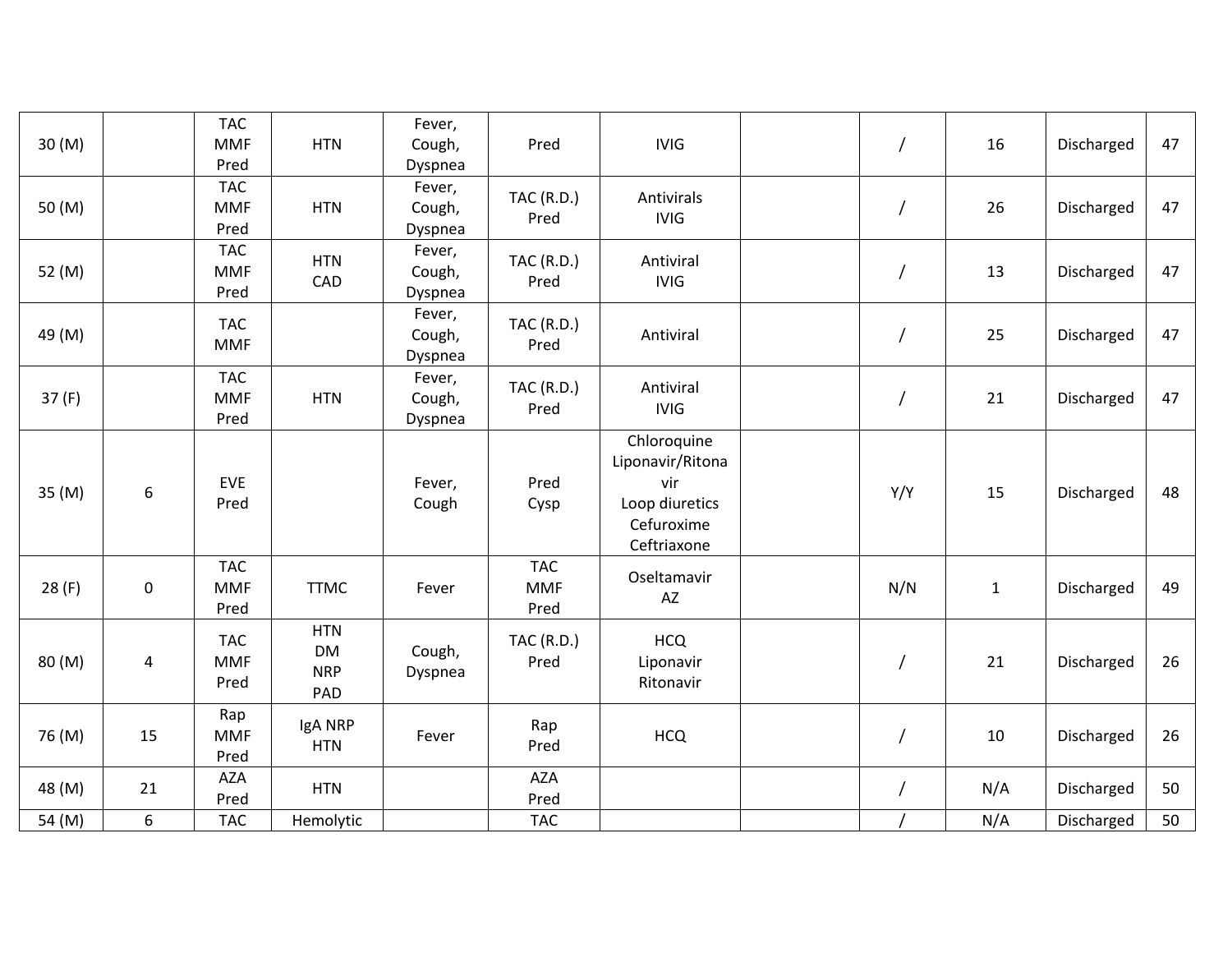|        |    | <b>MMF</b>                           | Anemia<br><b>HTN</b>                                             |                             |                                  |                                                     |     |                |     |                      |    |
|--------|----|--------------------------------------|------------------------------------------------------------------|-----------------------------|----------------------------------|-----------------------------------------------------|-----|----------------|-----|----------------------|----|
| 70 (F) | 18 | <b>CNI</b><br><b>mTORi</b>           | <b>HTN</b>                                                       | Fever                       | Steroids                         | <b>HCQ</b><br>Lopinavir<br>Ritonavir                |     | $\overline{1}$ |     | Discharged           | 51 |
| 51 (M) | 23 | CNI<br><b>MMF</b>                    | <b>HTN</b><br><b>HCV</b>                                         | Fever                       | Steroids                         | <b>HCQ</b><br>Lopinavir<br>Ritonavir<br>Tocilizumab |     | /              |     | Discharged           | 51 |
| 46 (M) | 3  | CNI<br><b>MMF</b>                    | <b>HTN</b>                                                       | Fever                       | Steroids                         | <b>HCQ</b><br>Lopinavir<br>Ritonavir                |     |                |     | Discharged           | 51 |
|        |    |                                      |                                                                  |                             |                                  |                                                     |     |                |     |                      |    |
| 22 (M) | 3  | <b>TAC</b><br>Pred                   |                                                                  | Fever,<br>Cough,<br>Dyspnea | <b>TAC (R.D.)</b><br>Pred (R.D.) | <b>HCQ</b><br>AZ<br>Tocilizumab                     | AKI | /Y             | N/A | N/A                  | 37 |
| 36 (M) | 4  | <b>TAC</b><br><b>MMF</b><br>Pred     |                                                                  | Fever,<br>Cough             | Pred                             |                                                     |     | /N             | 29  | N/A                  | 52 |
| 56 (M) | 9  | <b>TAC</b><br>Pred                   | Candida<br>Esophagitis<br><b>CMV</b><br>Gastritis<br><b>AAMR</b> | Cough                       | <b>TAC (R.D.)</b><br>Pred        | <b>HCQ</b><br>AZ<br>Famciclovir                     |     | /N             | 18  | N/A                  | 52 |
|        |    |                                      |                                                                  |                             |                                  |                                                     |     |                |     |                      |    |
| 64 (M) | 6  | <b>TAC</b><br><b>MMF</b><br>Rap      | <b>Breast cancer</b>                                             | Fever,<br>Cough             | <b>TAC</b><br>Steroids           | Oseltamavir<br>Arbedol                              |     | N/N            | 27  | Still in<br>hospital | 36 |
| 37(F)  | 3  | <b>TAC</b><br><b>MMF</b><br>Steroids | <b>HTN</b>                                                       | Fever,<br>Cough             | Steroids                         | Oseltamavir<br>Arbedol<br><b>IVIG</b>               |     | N/N            | 29  | Still in<br>hospital | 36 |
| 47 (M) | 3  | <b>TAC</b><br><b>MMF</b><br>Steroids |                                                                  | Fever,<br>Cough             |                                  | Oseltamavir<br>Arbedol                              |     | N/N            | 18  | Still in<br>hospital | 36 |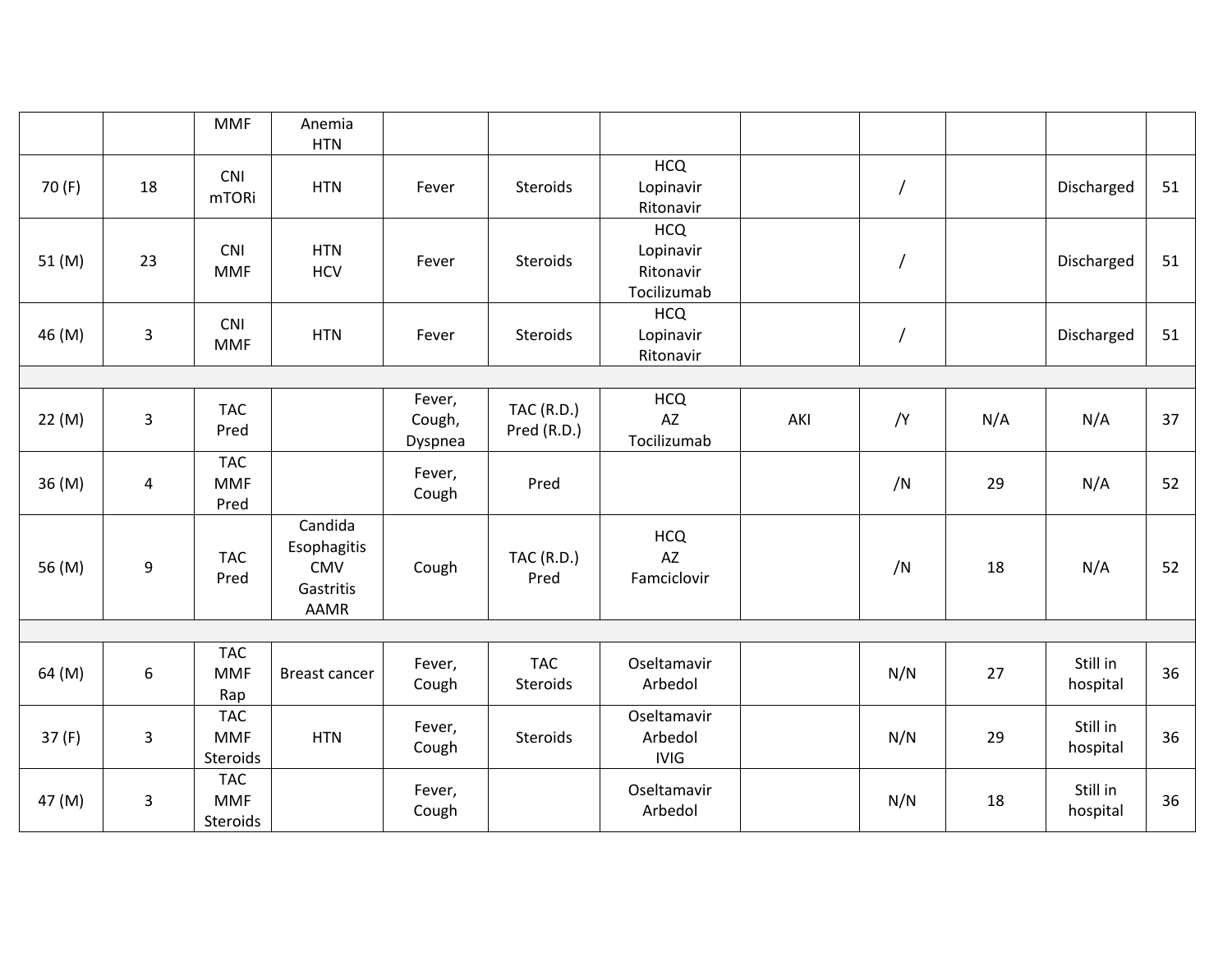| 49 (M)   | 4              | Cysp<br><b>MMF</b><br>Pred       | <b>HTN</b><br><b>DM</b>               | Fever,<br>Dyspnea           | Cysp<br><b>MMF</b><br>Pred | Lopinavir<br>Rionavir<br>Ribavirin<br>Interferon                                       |     | /N       | N/A | Still in<br>hospital | 52 |
|----------|----------------|----------------------------------|---------------------------------------|-----------------------------|----------------------------|----------------------------------------------------------------------------------------|-----|----------|-----|----------------------|----|
| 51(F)    | $\mathbf{1}$   | <b>TAC</b><br><b>MMF</b><br>Pred |                                       | Fever,<br>Cough             | <b>TAC</b><br>Pred         | <b>HCQ</b>                                                                             |     | Y/Y      | N/A | Still in<br>hospital | 37 |
| 61 (M)   | $\mathbf 0$    | <b>TAC</b><br><b>MMF</b>         |                                       | Fever,<br>Cough             | Pred                       |                                                                                        | AKI | Y/Y      | N/A | Still in<br>hospital | 37 |
| 72 (F)   | 10             | <b>TAC</b><br><b>MMF</b>         |                                       | Fever,<br>Cough             | <b>TAC</b>                 | <b>HCQ</b><br>AZ                                                                       |     | $\prime$ | N/A | Still in<br>hospital | 37 |
| 25(F)    | $\overline{7}$ | <b>TAC</b><br><b>MMF</b><br>Pred |                                       | Cough                       | <b>TAC</b><br>Pred         | <b>HCQ</b><br>AZ                                                                       |     |          | N/A | Still in<br>hospital | 37 |
| 44 (M)   | 9              | <b>TAC</b><br><b>MMF</b><br>Pred |                                       | Dyspnea                     | <b>TAC (R.D.)</b><br>Pred  | <b>Dialysis</b>                                                                        | AKI | Y/Y      | 31  | Still in<br>hospital | 53 |
| 52 $(F)$ | $\mathbf{1}$   | <b>TAC</b><br><b>MMF</b><br>Pred | <b>HTN</b>                            | Fever,<br>Dyspnea           | Pred                       | <b>HCQ</b><br>Antibiotics<br>Darunavir<br>Cobicistat                                   |     | N/N      | 14  | Still in<br>hospital | 54 |
| 50 (M)   | 4              | <b>TAC</b><br>EVE<br>Pred        | <b>HTN</b>                            | Fever,<br>Cough,<br>Dyspnea | Pred                       | Ceftriaxone/AZ<br>Liponavir<br>Ritonavir<br>Ceftaroline<br>Meropenem<br>Norepinephrine |     | Y/Y      | 12  | Still in<br>hospital | 55 |
| 65(F)    |                | <b>TAC</b><br><b>MMF</b>         |                                       | Fever,<br>Cough,<br>Dyspnea | <b>TAC (R.D.)</b><br>Pred  | Antiviral<br><b>IVIG</b>                                                               |     | /Y       | 45  | Still in<br>hospital | 47 |
| 73 (M)   | $\overline{2}$ | <b>TAC</b><br><b>MMF</b><br>Pred | <b>HTN</b><br><b>DM</b><br><b>NRP</b> | Fever,<br>Cough,<br>Dyspnea | <b>TAC (R.D.)</b><br>Pred  | <b>HCQ</b><br>Liponavir<br>Ritonavir<br><b>IVIG</b>                                    |     |          | 19  | Still in<br>hospital | 26 |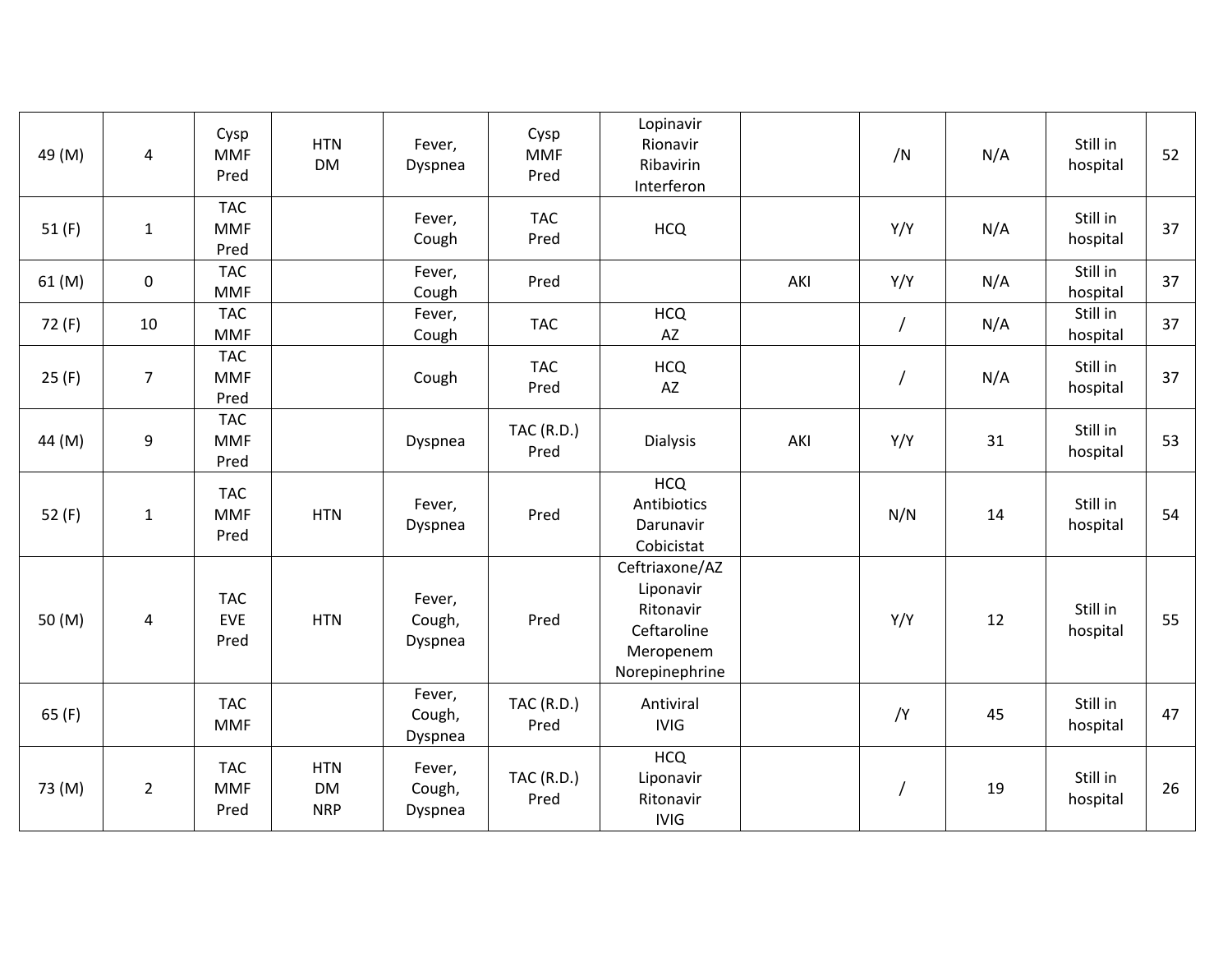| 71 (M)   | 30               | <b>TAC</b>                       | <b>HTN</b><br><b>DM</b><br>CAD<br><b>PKD</b> | Fever                       | <b>TAC (R.D.)</b>                      | <b>HCQ</b><br><b>IVIG</b>                           | Klebsiella<br>Pneumonia |                | N/A | Still in<br>hospital | 26 |
|----------|------------------|----------------------------------|----------------------------------------------|-----------------------------|----------------------------------------|-----------------------------------------------------|-------------------------|----------------|-----|----------------------|----|
| 39 (M)   | 17               | <b>TAC</b><br>EVE<br>Pred        | <b>HTN</b><br><b>PKD</b>                     | Fever                       | Pred                                   | <b>HCQ</b><br>Tocilizumab                           | <b>ARDS</b>             | $\prime$       | 15  | Still in<br>hospital | 26 |
| 65 (M)   | $\overline{7}$   | <b>TAC</b><br><b>MMF</b><br>Pred | <b>HTN</b><br><b>DM</b><br><b>CIN</b>        | Fever,<br>Cough,<br>Dyspnea | <b>TAC (R.D.)</b><br>MMF(R.D.)<br>Pred | <b>HCQ</b><br>Liponavir<br>Ritonavir                | <b>ARDS</b>             |                | 12  | Still in<br>hospital | 26 |
| 54 $(F)$ | $\mathbf{1}$     | <b>TAC</b><br><b>MMF</b><br>Pred | <b>PTDM</b><br><b>CMV</b>                    |                             | Pred                                   |                                                     |                         | Y/Y            | N/A | Still in<br>hospital | 50 |
| 65 (M)   | $\mathbf 1$      | <b>TAC</b><br><b>MMF</b><br>Pred | <b>HTN</b>                                   |                             | <b>TAC</b><br>Pred                     |                                                     |                         |                | N/A | Still in<br>hospital | 50 |
| 69(F)    | $\boldsymbol{0}$ | <b>TAC</b><br><b>MMF</b><br>Pred | <b>HTN</b><br><b>DM</b>                      |                             | <b>TAC</b><br>Pred                     |                                                     |                         | Y/N            | N/A | Still in<br>hospital | 50 |
| 45 (M)   | $\overline{2}$   | <b>TAC</b><br><b>AZA</b>         | <b>HTN</b>                                   |                             | <b>TAC (R.D.)</b>                      |                                                     |                         | $\overline{I}$ | N/A | Still in<br>hospital | 50 |
| 47(F)    | $\boldsymbol{9}$ | <b>CNI</b><br><b>MMF</b><br>Pred |                                              | Fever                       | Pred                                   | <b>HCQ</b><br>Lopinavir<br>Ritonavir<br>Tocilizumab |                         | $\overline{1}$ |     | Still in<br>hospital | 51 |
| 60 (M)   | 9                | <b>CNI</b><br><b>MMF</b><br>Pred | <b>HTN</b>                                   | Fever                       | Pred                                   | <b>HCQ</b><br>Lopinavir<br>Ritonavir                |                         |                |     | Still in<br>hospital | 51 |
| 73 (M)   | $\overline{7}$   | <b>CNI</b><br><b>MMF</b><br>Pred | <b>HTN</b><br><b>DM</b>                      | Fever                       | Pred                                   | <b>HCQ</b><br>Lopinavir<br>Ritonavir                |                         |                |     | Still in<br>hospital | 51 |
| 59 (M)   | 10               | <b>MMF</b><br>Pred               | <b>HTN</b><br><b>DM</b><br><b>IHD</b>        | Fever                       | Pred                                   | <b>HCQ</b><br>Lopinavir<br>Ritonavir                |                         | T              |     | Still in<br>hospital | 51 |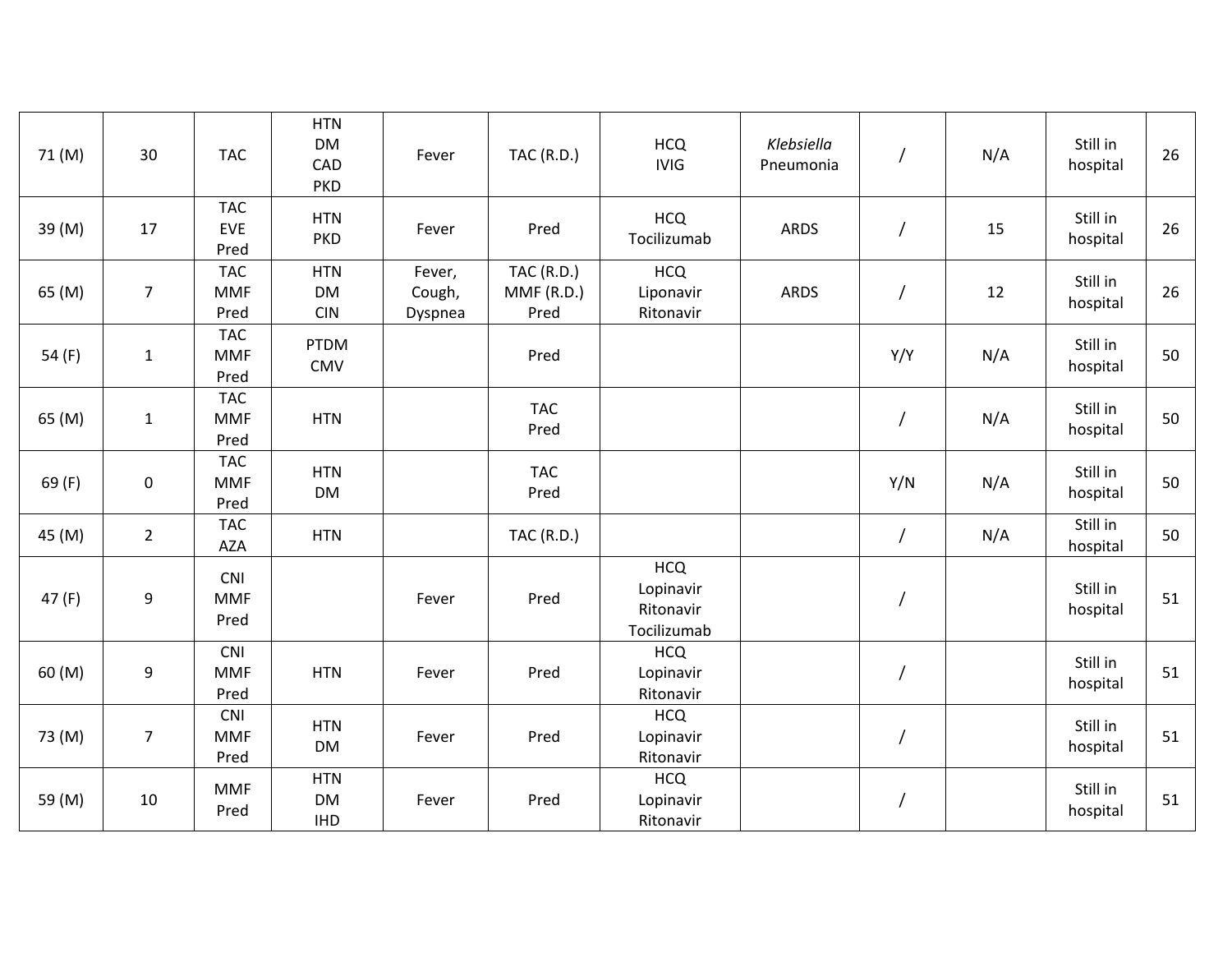| 49 (M) | $\overline{2}$ | CNI<br><b>MMF</b><br>Pred        | <b>HTN</b>                            | Fever             | Pred               | <b>HCQ</b><br>Lopinavir<br>Ritonavir<br>Tocilizumab |     |                |     | Still in<br>hospital | 51 |
|--------|----------------|----------------------------------|---------------------------------------|-------------------|--------------------|-----------------------------------------------------|-----|----------------|-----|----------------------|----|
| 60(F)  | $\overline{2}$ | CNI<br><b>MMF</b><br>Pred        | <b>HTN</b>                            | Fever             | Pred               | <b>HCQ</b><br>Lopinavir<br>Ritonavir                |     | $\overline{1}$ |     | Still in<br>hospital | 51 |
| 57 (M) | 11             | <b>CNI</b><br><b>MMF</b>         | <b>HTN</b>                            | Fever             | Steroids           | <b>HCQ</b><br>Lopinavir<br>Ritonavir                |     | I              |     | Still in<br>hospital | 51 |
| 54 (M) | 18             | CNI<br>Pred                      | <b>HTN</b>                            | Fever             | Pred               | <b>HCQ</b><br>Ritonavir<br>Darunavir                |     |                |     | Still in<br>hospital | 51 |
| 60 (M) | 13             | CNI                              | <b>HTN</b><br><b>DM</b><br><b>IHD</b> | Fever             | Steroids           | <b>HCQ</b><br>Lopinavir<br>Ritonavir                |     | $\overline{1}$ |     | Still in<br>hospital | 51 |
| 50 (M) | 10             | <b>CNI</b><br><b>MMF</b><br>Pred | <b>HTN</b>                            | Fever             | Pred               | <b>HCQ</b><br>Ritonavir<br>Darunavir                |     |                |     | Still in<br>hospital | 51 |
| 69 (M) | 22             | CNI<br>Pred                      | <b>HTN</b><br><b>DM</b>               | Fever             | Pred               | <b>HCQ</b><br>Ritonavir<br>Darunavir                |     |                |     | Still in<br>hospital | 51 |
| 44 (M) | 14             | CNI<br>mTORi                     | <b>HTN</b>                            | Fever             | Steroids           | Darunavir                                           |     | $\prime$       |     | Still in<br>hospital | 51 |
|        |                |                                  |                                       |                   |                    |                                                     |     |                |     |                      |    |
| 70 (M) | 5              | <b>BET</b><br><b>MMF</b><br>Pred |                                       | Fever,<br>Cough   | Pred               |                                                     | AKI |                | N/A | Death                | 37 |
| 78 (M) | 10             | <b>TAC</b><br><b>MMF</b><br>Pred |                                       | Cough,<br>Dyspnea | <b>TAC</b><br>Pred | <b>HCQ</b><br>AZ                                    | AKI | /Y             | N/A | Death                | 37 |
| 75 (M) | 10             | <b>TAC</b><br><b>MMF</b><br>Pred | COPD<br>HD<br><b>HTN</b>              | Fever,<br>Dyspnea | Pred               | <b>HCQ</b><br>Lopinavir<br>Ritonavir                |     | N/N            |     | Death                | 54 |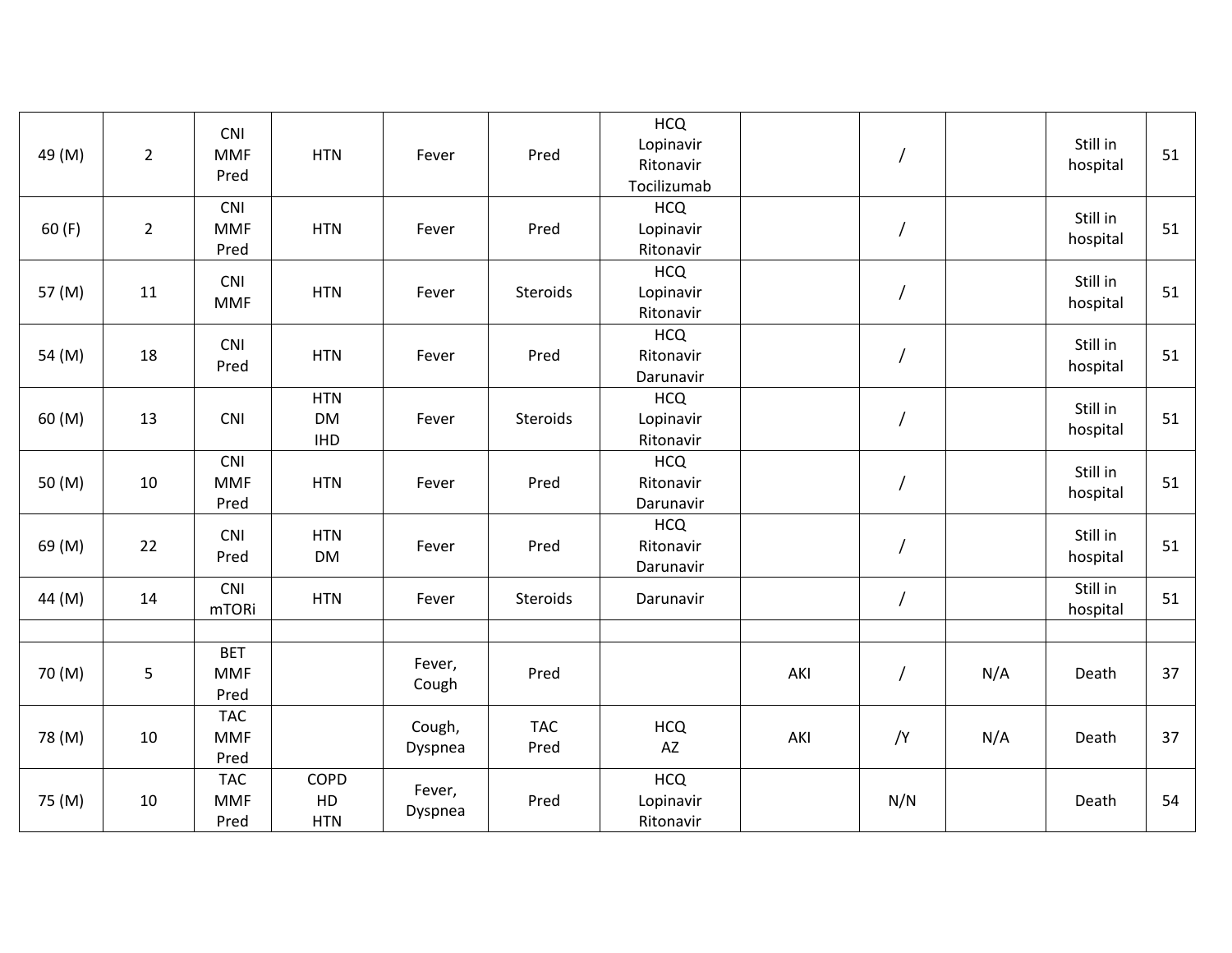|          |                  |                                  | Obesity                          |                             |                           | Antibiotics                                         |               |                |                         |       |    |
|----------|------------------|----------------------------------|----------------------------------|-----------------------------|---------------------------|-----------------------------------------------------|---------------|----------------|-------------------------|-------|----|
| 56 (M)   | 21               | <b>TAC</b><br><b>MMF</b><br>Pred | <b>HTN</b><br><b>DM</b>          | Fever,<br>Cough             | Pred                      | <b>HCQ</b><br>AZ<br>Ceftriaxone                     |               | Y/Y            | N/A                     | Death | 46 |
| 74 (F)   | 9                | <b>SIR</b><br>Pred               | <b>HTN</b><br>Cancer             | Fever,<br>Cough,<br>Dyspnea | Pred                      | <b>HCQ</b><br>AZ                                    |               | Y/Y            | N/A                     | Death | 46 |
| 56 $(F)$ | 3                | <b>TAC</b><br><b>MMF</b>         | <b>HTN</b><br><b>DM</b>          | Fever,<br>Cough,<br>Dyspnea | <b>TAC</b>                | <b>HCQ</b><br>Levofloxacin                          | E. Coli Urine | Y/Y            | N/A                     | Death | 46 |
| 50 (M)   |                  | Cysp<br>MIZ                      | <b>HTN</b><br><b>HHD</b><br>COPD | Fever,<br>Cough,<br>Dyspnea | <b>TAC (R.D.)</b><br>Pred | Antiviral<br><b>IVIG</b>                            |               | /Y             | 6                       | Death | 47 |
| 78 (M)   | 8                | <b>TAC</b><br>Pred               | <b>PKD</b><br><b>HTN</b><br>PAC  | Fever,<br>Dyspnea           | <b>TAC (R.D.)</b><br>Pred | Liponavir<br>Ritonavir                              |               | $\prime$       | $\overline{\mathbf{4}}$ | Death | 26 |
| 71(F)    | $\boldsymbol{6}$ | <b>TAC</b><br><b>MMF</b><br>Pred | <b>ESRD</b><br><b>HTN</b>        | Fever,<br>Cough,<br>Dyspnea | <b>TAC (R.D.)</b><br>Pred | <b>HCQ</b><br>Liponavir<br>Ritonavir<br><b>IVIG</b> |               |                | 9                       | Death | 26 |
| 67(F)    | $\mathbf{1}$     | <b>TAC</b><br><b>MMF</b><br>Pred | <b>HTN</b><br><b>DM</b>          |                             | <b>TAC</b><br>Pred        |                                                     |               | 7              | 12                      | Death | 50 |
| 71 (M)   | 13               | CNI<br><b>MMF</b><br>Pred        | <b>IHD</b>                       | Fever                       | Pred                      | <b>HCQ</b><br>Lopinavir<br>Ritonavir                |               | $\overline{1}$ |                         | Death | 51 |
| 57 (M)   | $\overline{2}$   | <b>CNI</b><br><b>MMF</b><br>Pred | <b>HCV</b>                       | Fever                       | Pred                      | <b>HCQ</b><br>Lopinavir<br>Ritonavir<br>Tocilizumab |               | $\overline{1}$ |                         | Death | 51 |
| 59 (M)   | 5                | CNI<br><b>MMF</b><br>Pred        | <b>HTN</b>                       | Fever                       | Pred                      | <b>HCQ</b><br>Lopinavir<br>Ritonavir                |               |                |                         | Death | 51 |
| 70 (F)   | 16               | <b>CNI</b>                       | <b>HTN</b>                       | Fever                       | Pred                      | <b>HCQ</b>                                          |               |                |                         | Death | 51 |